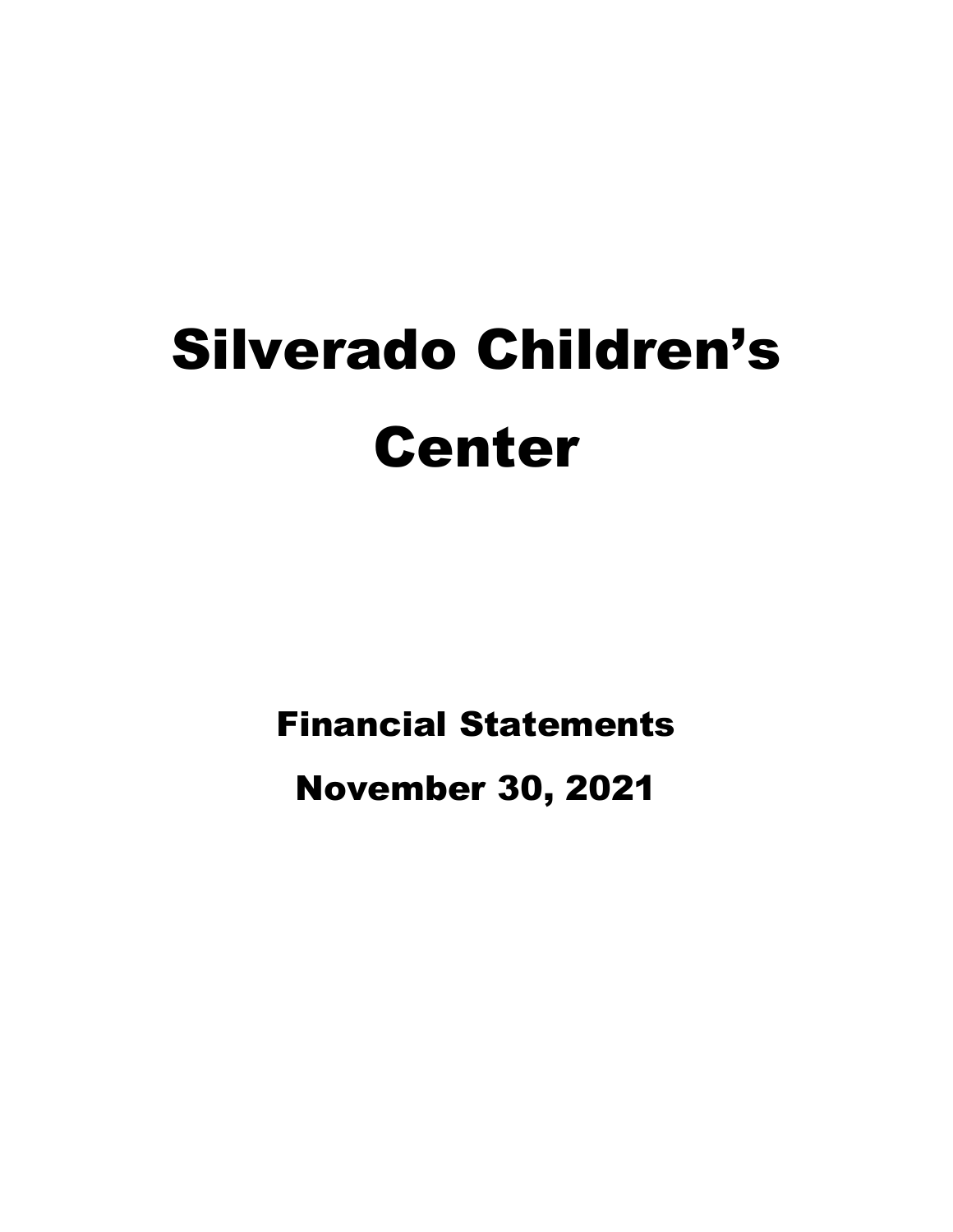#### 11:43 AM Silverado Children's Center 12/15/21 Profit & Loss Accrual Basis **November 2021**

|                                                        | <b>Nov 21</b>       | <b>Jul - Nov 21</b>    |
|--------------------------------------------------------|---------------------|------------------------|
| <b>Ordinary Income/Expense</b><br><b>Income</b>        |                     |                        |
| 4010 Donations                                         |                     |                        |
| 4012 Animal Care Donations<br>6962 Animal Care Expense | 0.00                | 27.00                  |
| Total 4012 Animal Care Donations                       | 0.00                | 27.00                  |
| 4010 Donations - Other                                 | 0.00                | 44.57                  |
| Total 4010 Donations                                   | 0.00                | 71.57                  |
| 4080 Registration Fees<br>4090 Tuition                 | 500.00<br>42,397.42 | 3,296.62<br>151,742.79 |
| <b>Total Income</b>                                    | 42,897.42           | 155,110.98             |
| <b>Expense</b>                                         |                     |                        |
| 6000 Advertising                                       | 368.58              | 1,004.07               |
| 6020 Auto Expense                                      |                     |                        |
| $6022 \cdot Gas$                                       | 0.00                | 45.39                  |
| 6025 · Repairs & Maintenance                           | 0.00                | 52.47                  |
| Total 6020 · Auto Expense                              | 0.00                | 97.86                  |
| 6090 Dues & Subscriptions                              | 31.98               | 446.65                 |
| 6200 · Insurance Expense<br>6203 Health                | 603.02              |                        |
| 6202 · Worker's Comp                                   | 0.00                | 2,412.08<br>1,299.16   |
|                                                        |                     |                        |
| Total 6200 · Insurance Expense                         | 603.02              | 3,711.24               |
| 6550 Office Expense                                    |                     |                        |
| 6958 Staff Gift                                        | 104.87              | 1,362.95               |
| 6957 Furniture                                         | 0.00                | 633.63                 |
| 6555 · Health & Safety                                 | 296.88              | 1,061.51               |
| 6554 Paper Products                                    | 0.00                | 422.21                 |
| 6551 Internet Access                                   | 0.00                | 295.00                 |
| 6552 Office Supplies                                   | 301.59              | 1,481.89               |
| 6553 Website                                           | 107.88              | 167.76                 |
| 6550 Office Expense - Other                            | 227.38              | 563.90                 |
| Total 6550 · Office Expense                            | 1,038.60            | 5,988.85               |
| 6640 Legal & Prof Fees                                 |                     |                        |
| $6642 \cdot$ Legal                                     | 0.00                | 615.00                 |
| 6644 · Bookkeeping                                     | 750.00              | 5,250.00               |
| Total 6640 · Legal & Prof Fees                         | 750.00              | 5,865.00               |
| 6790 · Salaries & Wages                                |                     |                        |
| 6793 Director                                          | 3,593.08            | 19,261.27              |
| $6792 \cdot$ Staff                                     | 10,371.21           | 45,835.86              |
| Total 6790 · Salaries & Wages                          | 13,964.29           | 65,097.13              |
| 6800 · Payroll Expenses                                |                     |                        |
| 6806 · Payroll Processing Fees                         | 210.00              | 892.50                 |
| 6801 · ETT                                             | 6.55                | 32.04                  |
| 6803 Medicare                                          | 481.16              | 2,263.84               |
| 6804 Social Security                                   | 954.08              | 5,601.67               |
| $6805 \cdot SUI$                                       | 157.32              | 777.41                 |
| 6800 · Payroll Expenses - Other                        | 2,461.87            | 11,072.85              |
| Total 6800 · Payroll Expenses                          | 4,270.98            | 20,640.31              |
| 6820 · Postage                                         | 0.00                | 11.00                  |
| 6830 · Printing & Reproduction                         | 84.05               | 84.05                  |
| 6840 · Professional Development                        | 68.86               | 68.86                  |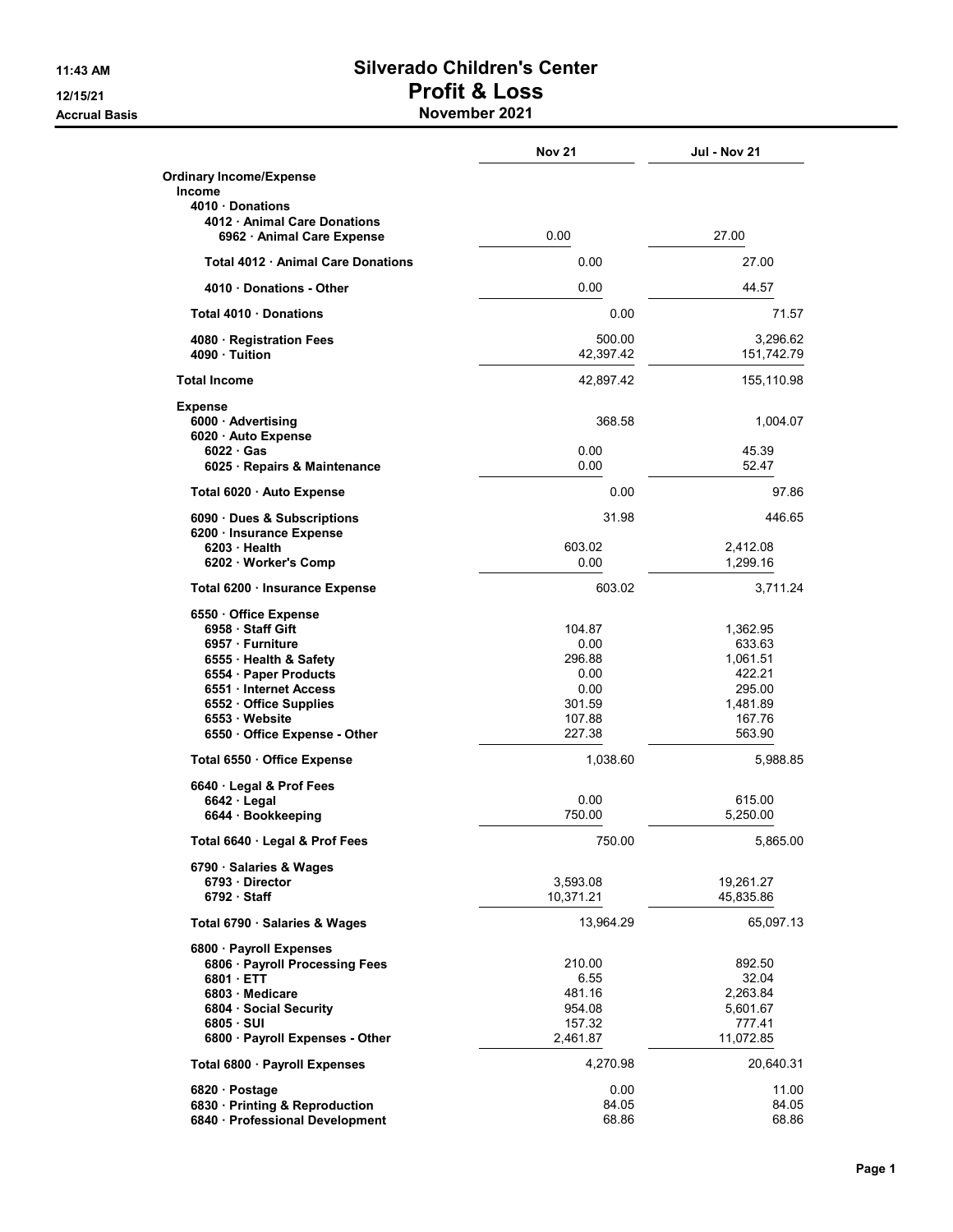#### 11:43 AM Silverado Children's Center 12/15/21 Profit & Loss Accrual Basis **November 2021**

|                                                   | <b>Nov 21</b> | <b>Jul - Nov 21</b> |
|---------------------------------------------------|---------------|---------------------|
| 6900 · Repairs & Mtce                             |               |                     |
| 6901 Building/Grounds                             | 1,150.00      | 12,291.02           |
| 6903 Equipment                                    | 0.00          | 2.478.36            |
| 6905 · Janitorial                                 | 802.78        | 5,227.80            |
| 6900 · Repairs & Mtce - Other                     | 128.48        | 1,122.42            |
| Total 6900 · Repairs & Mtce                       | 2,081.26      | 21,119.60           |
| 6930 Substitute Teacher Expense<br>6940 Utilities | 0.00          | 1.918.24            |
| 6941 Gas & Electric                               | 191.20        | 1,777.43            |
| 6943 Trash                                        | 153.00        | 554.76              |
| Total 6940 · Utilities                            | 344.20        | 2.332.19            |
| 6950 Program Expense                              |               |                     |
| 6956 Consumables/Art Supplies                     | 0.00          | 153.82              |
| 6951 • Animal Supplies                            | 294.33        | 2,729.15            |
| 6952 · Curriculum Supp/Non Consumable             | 164.28        | 1,116.43            |
| 6955 · Snacks/Food                                | 794.75        | 3,122.97            |
| Total 6950 · Program Expense                      | 1,253.36      | 7,122.37            |
| 6970 Telephone                                    | 171.74        | 600.70              |
| <b>Total Expense</b>                              | 25.030.92     | 136,108.12          |
| <b>Net Ordinary Income</b>                        | 17,866.50     | 19,002.86           |
| <b>Net Income</b>                                 | 17,866.50     | 19,002.86           |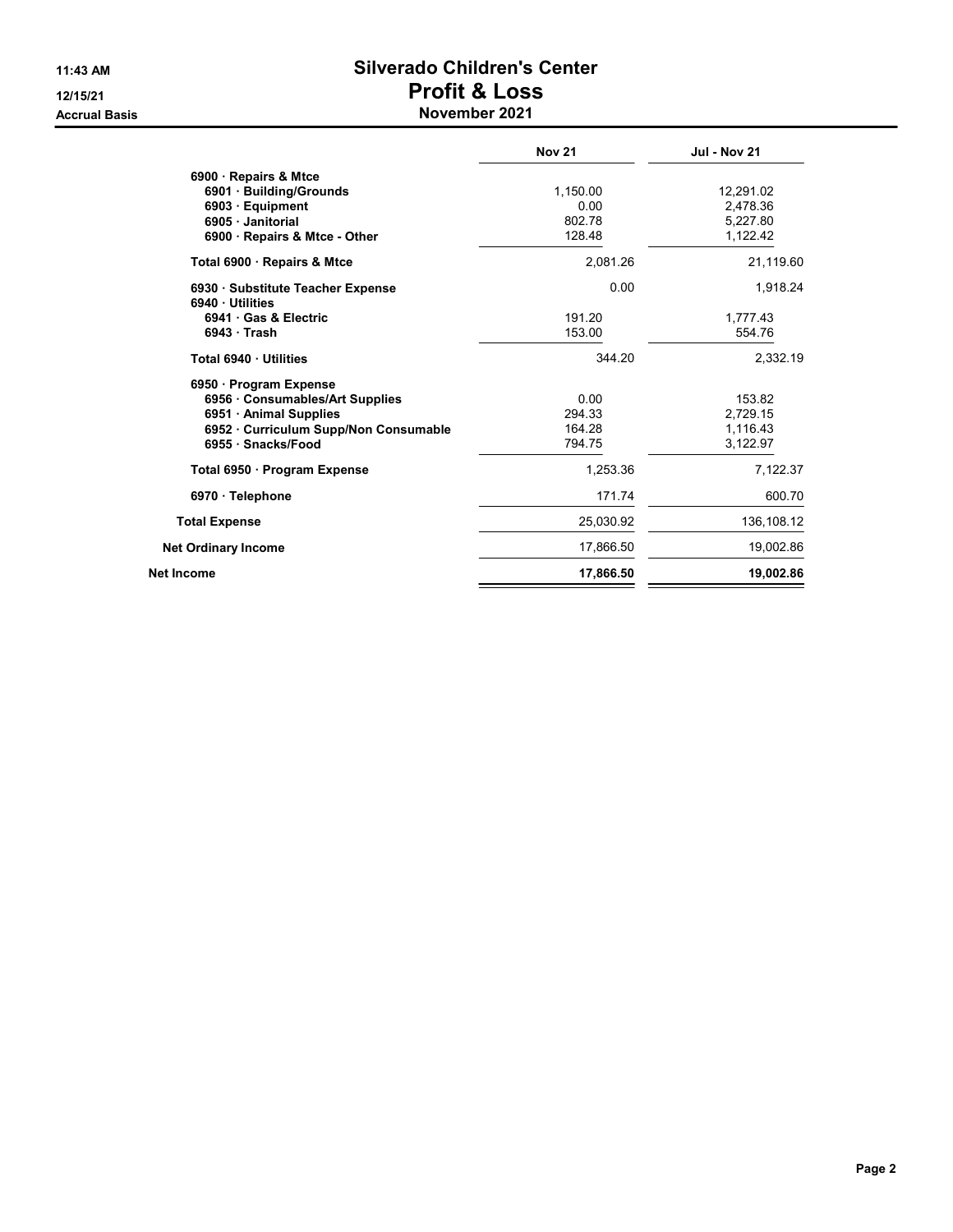### 11:48 AM Silverado Children's Center 12/15/21 Profit & Loss

#### Accrual Basis July through November 2021

|                                  | <b>Jul 21</b> | Aug 21    | Sep 21    | <b>Oct 21</b> |
|----------------------------------|---------------|-----------|-----------|---------------|
| <b>Ordinary Income/Expense</b>   |               |           |           |               |
| <b>Income</b>                    |               |           |           |               |
| 4010 Donations                   |               |           |           |               |
| 4012 Animal Care Donations       |               |           |           |               |
| 6962 Animal Care Expense         | 0.00          | 27.00     | 0.00      | 0.00          |
| Total 4012 Animal Care Donations | 0.00          | 27.00     | 0.00      | 0.00          |
| 4010 Donations - Other           | 32.67         | 0.00      | 11.90     | 0.00          |
| Total 4010 Donations             | 32.67         | 27.00     | 11.90     | 0.00          |
| 4080 · Registration Fees         | 1,150.00      | 921.62    | 225.00    | 500.00        |
| 4090 · Tuition                   | 25,865.35     | 22,691.89 | 35,708.94 | 25,079.19     |
| <b>Total Income</b>              | 27,048.02     | 23,640.51 | 35,945.84 | 25,579.19     |
| <b>Expense</b>                   |               |           |           |               |
| 6000 Advertising                 | 263.17        | 225.56    | 146.76    | 0.00          |
| 6020 · Auto Expense              |               |           |           |               |
| $6022 \cdot Gas$                 | 0.00          | 45.39     | 0.00      | 0.00          |
| 6025 · Repairs & Maintenance     | 52.47         | 0.00      | 0.00      | 0.00          |
| Total 6020 · Auto Expense        | 52.47         | 45.39     | 0.00      | 0.00          |
| 6090 · Dues & Subscriptions      | 29.98         | 64.73     | 159.98    | 159.98        |
| 6200 · Insurance Expense         |               |           |           |               |
| 6203 · Health                    | 0.00          | 603.02    | 603.02    | 603.02        |
| 6202 · Worker's Comp             | 649.58        | 0.00      | 0.00      | 649.58        |
| Total 6200 · Insurance Expense   | 649.58        | 603.02    | 603.02    | 1,252.60      |
| 6550 Office Expense              |               |           |           |               |
| 6958 · Staff Gift                | 412.92        | 577.48    | 106.25    | 161.43        |
| 6957 · Furniture                 | 0.00          | 110.00    | 66.03     | 457.60        |
| 6555 · Health & Safety           | 104.99        | 446.24    | 0.00      | 213.40        |
| 6554 · Paper Products            | 130.05        | 206.25    | 0.00      | 85.91         |
| 6551 Internet Access             | 32.10         | 138.68    | 49.94     | 74.28         |
| 6552 Office Supplies             | 347.98        | 339.62    | 274.46    | 218.24        |
| 6553 Website                     | 0.00          | 0.00      | 59.88     | 0.00          |
| 6550 Office Expense - Other      | 56.91         | 49.00     | 0.00      | 230.61        |
| Total 6550 Office Expense        | 1,084.95      | 1,867.27  | 556.56    | 1,441.47      |
| 6640 Legal & Prof Fees           |               |           |           |               |
| $6642 \cdot$ Legal               | 450.00        | 165.00    | 0.00      | 0.00          |
| 6644 · Bookkeeping               | 2,250.00      | 750.00    | 750.00    | 750.00        |
| Total 6640 · Legal & Prof Fees   | 2.700.00      | 915.00    | 750.00    | 750.00        |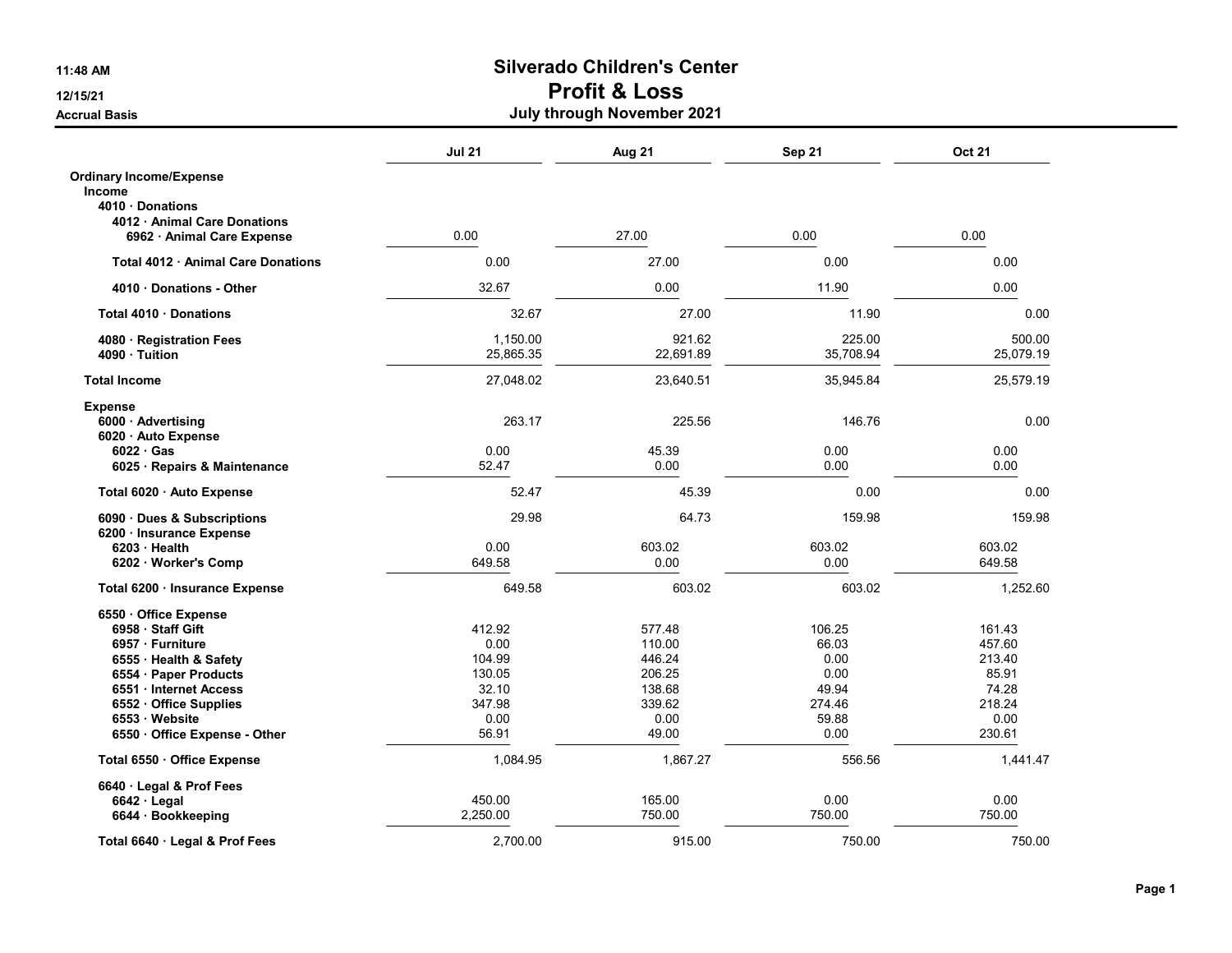### 11:48 AM Silverado Children's Center 12/15/21 Profit & Loss

#### Accrual Basis July through November 2021

|                                                     | <b>Jul 21</b>      | Aug 21           | Sep 21             | <b>Oct 21</b>      |
|-----------------------------------------------------|--------------------|------------------|--------------------|--------------------|
| 6790 Salaries & Wages<br>6793 Director              | 3,768.89           | 3,768.88         | 3,768.88           | 4,361.54           |
| 6792 Staff                                          | 6,574.24           | 8,155.33         | 8,873.93           | 11,861.15          |
| Total 6790 · Salaries & Wages                       | 10,343.13          | 11,924.21        | 12,642.81          | 16,222.69          |
| 6800 · Payroll Expenses                             |                    |                  |                    |                    |
| 6806 · Payroll Processing Fees                      | 122.50             | 175.00           | 175.00             | 210.00             |
| 6801 ETT                                            | 2.48               | 5.29             | 7.47               | 10.25              |
| 6803 Medicare<br>6804 · Social Security             | 360.88<br>1,543.18 | 417.12<br>833.01 | 432.98<br>890.37   | 571.70<br>1,381.03 |
| 6805 · SUI                                          | 67.93              | 126.94           | 179.66             | 245.56             |
| 6800 · Payroll Expenses - Other                     | 1,149.86           | 2,171.23         | 2,242.88           | 3,047.01           |
| Total 6800 · Payroll Expenses                       | 3.246.83           | 3.728.59         | 3,928.36           | 5,465.55           |
| 6820 · Postage                                      | 11.00              | 0.00             | 0.00               | 0.00               |
| 6830 · Printing & Reproduction                      | 0.00               | 0.00             | 0.00               | 0.00               |
| 6840 · Professional Development                     | 0.00               | 0.00             | 0.00               | 0.00               |
| 6900 · Repairs & Mtce                               |                    |                  |                    |                    |
| 6901 · Building/Grounds                             | 240.00<br>2.209.00 | 2,172.63<br>0.00 | 7,340.00<br>269.36 | 1,388.39           |
| 6903 · Equipment<br>6905 · Janitorial               | 1,693.51           | 1,598.96         | 21.09              | 0.00<br>1,111.46   |
| 6900 · Repairs & Mtce - Other                       | 113.32             | 216.22           | 354.18             | 310.22             |
| Total 6900 · Repairs & Mtce                         | 4,255.83           | 3,987.81         | 7,984.63           | 2,810.07           |
|                                                     |                    | 402.75           | 0.00               | 0.00               |
| 6930 · Substitute Teacher Expense<br>6940 Utilities | 1,515.49           |                  |                    |                    |
| 6941 Gas & Electric                                 | 419.13             | 476.59           | 427.57             | 262.94             |
| $6943 \cdot$ Trash                                  | 0.00               | 124.63           | 0.00               | 277.13             |
| Total 6940 · Utilities                              | 419.13             | 601.22           | 427.57             | 540.07             |
| 6950 · Program Expense                              |                    |                  |                    |                    |
| 6956 · Consumables/Art Supplies                     | 110.41             | 0.00             | 0.00               | 43.41              |
| 6951 · Animal Supplies                              | 500.84             | 614.38           | 1,067.80           | 251.80             |
| 6952 · Curriculum Supp/Non Consumable               | 329.12             | 270.07           | 0.00               | 352.96             |
| 6955 · Snacks/Food                                  | 575.94             | 829.26           | 369.17             | 553.85             |
| Total 6950 · Program Expense                        | 1,516.31           | 1,713.71         | 1,436.97           | 1,202.02           |
| 6970 · Telephone                                    | 109.98             | 67.40            | 176.68             | 74.90              |
| <b>Total Expense</b>                                | 26,197.85          | 26,146.66        | 28,813.34          | 29,919.35          |
| <b>Net Ordinary Income</b>                          | 850.17             | $-2,506.15$      | 7,132.50           | $-4,340.16$        |
| Net Income                                          | 850.17             | $-2,506.15$      | 7,132.50           | $-4,340.16$        |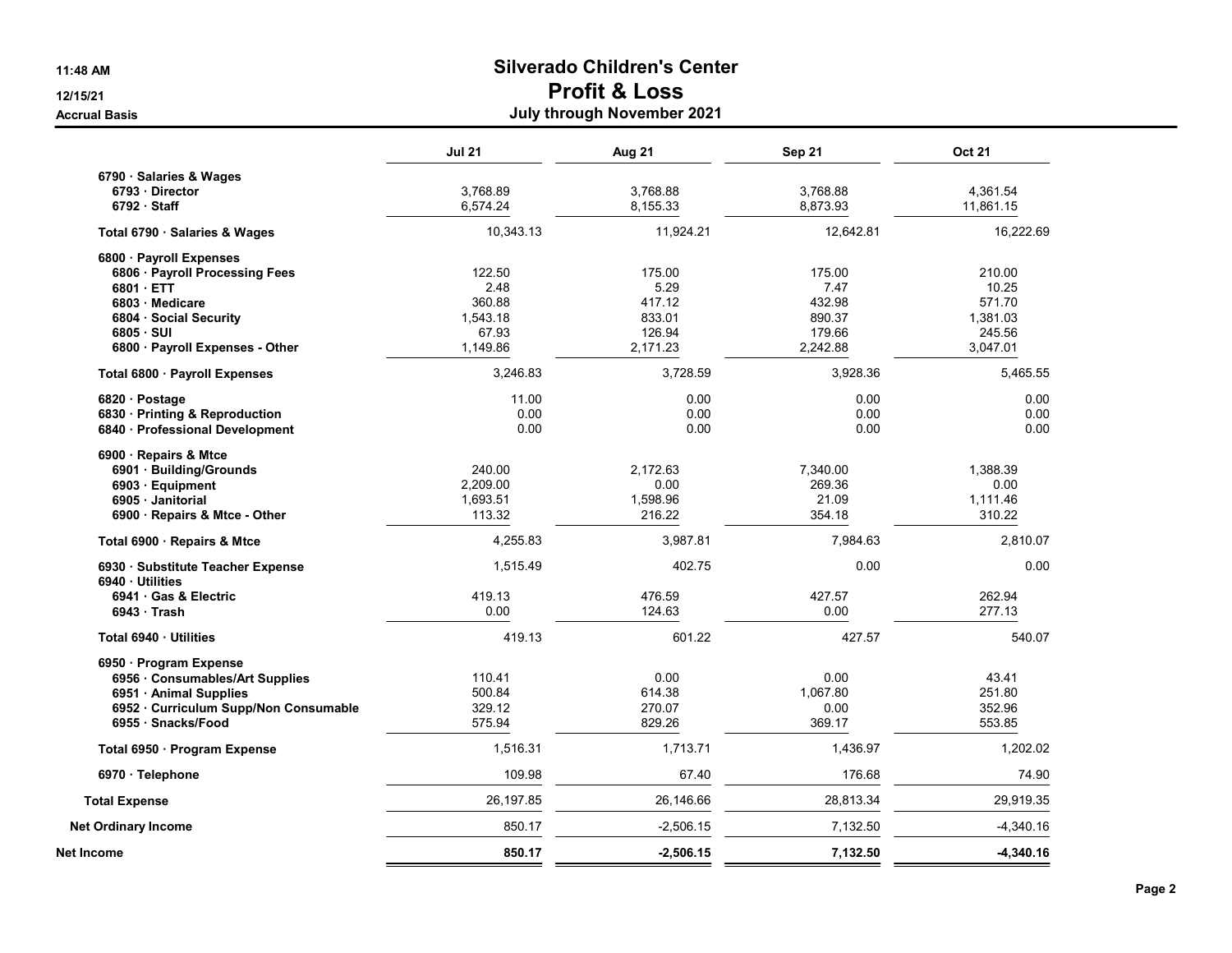#### 11:48 AM Silverado Children's Center 12/15/21 Profit & Loss Accrual Basis July through November 2021

|                                                  | <b>Nov 21</b> | <b>TOTAL</b>     |
|--------------------------------------------------|---------------|------------------|
| <b>Ordinary Income/Expense</b>                   |               |                  |
| <b>Income</b>                                    |               |                  |
| 4010 Donations<br>4012 · Animal Care Donations   |               |                  |
| 6962 · Animal Care Expense                       | 0.00          | 27.00            |
| Total 4012 · Animal Care Donations               | 0.00          | 27.00            |
| 4010 Donations - Other                           | 0.00          | 44.57            |
| Total 4010 Donations                             | 0.00          | 71.57            |
|                                                  |               |                  |
| 4080 · Registration Fees                         | 500.00        | 3.296.62         |
| 4090 · Tuition                                   | 42,397.42     | 151,742.79       |
| <b>Total Income</b>                              | 42,897.42     | 155,110.98       |
| <b>Expense</b>                                   |               |                  |
| 6000 · Advertising                               | 368.58        | 1,004.07         |
| 6020 · Auto Expense                              |               |                  |
| $6022 \cdot Gas$<br>6025 · Repairs & Maintenance | 0.00<br>0.00  | 45.39<br>52.47   |
|                                                  |               |                  |
| Total 6020 · Auto Expense                        | 0.00          | 97.86            |
| 6090 Dues & Subscriptions                        | 31.98         | 446.65           |
| 6200 · Insurance Expense                         |               |                  |
| 6203 · Health                                    | 603.02        | 2,412.08         |
| 6202 · Worker's Comp                             | 0.00          | 1,299.16         |
| Total 6200 · Insurance Expense                   | 603.02        | 3,711.24         |
| 6550 · Office Expense                            |               |                  |
| 6958 · Staff Gift                                | 104.87        | 1,362.95         |
| 6957 · Furniture                                 | 0.00          | 633.63           |
| 6555 · Health & Safety                           | 296.88        | 1,061.51         |
| 6554 · Paper Products<br>6551 Internet Access    | 0.00<br>0.00  | 422.21<br>295.00 |
| 6552 Office Supplies                             | 301.59        | 1,481.89         |
| 6553 Website                                     | 107.88        | 167.76           |
| 6550 Office Expense - Other                      | 227.38        | 563.90           |
| Total 6550 · Office Expense                      | 1,038.60      | 5,988.85         |
| 6640 · Legal & Prof Fees                         |               |                  |
| 6642 · Legal                                     | 0.00          | 615.00           |
| 6644 · Bookkeeping                               | 750.00        | 5,250.00         |
| Total 6640 · Legal & Prof Fees                   | 750.00        | 5,865.00         |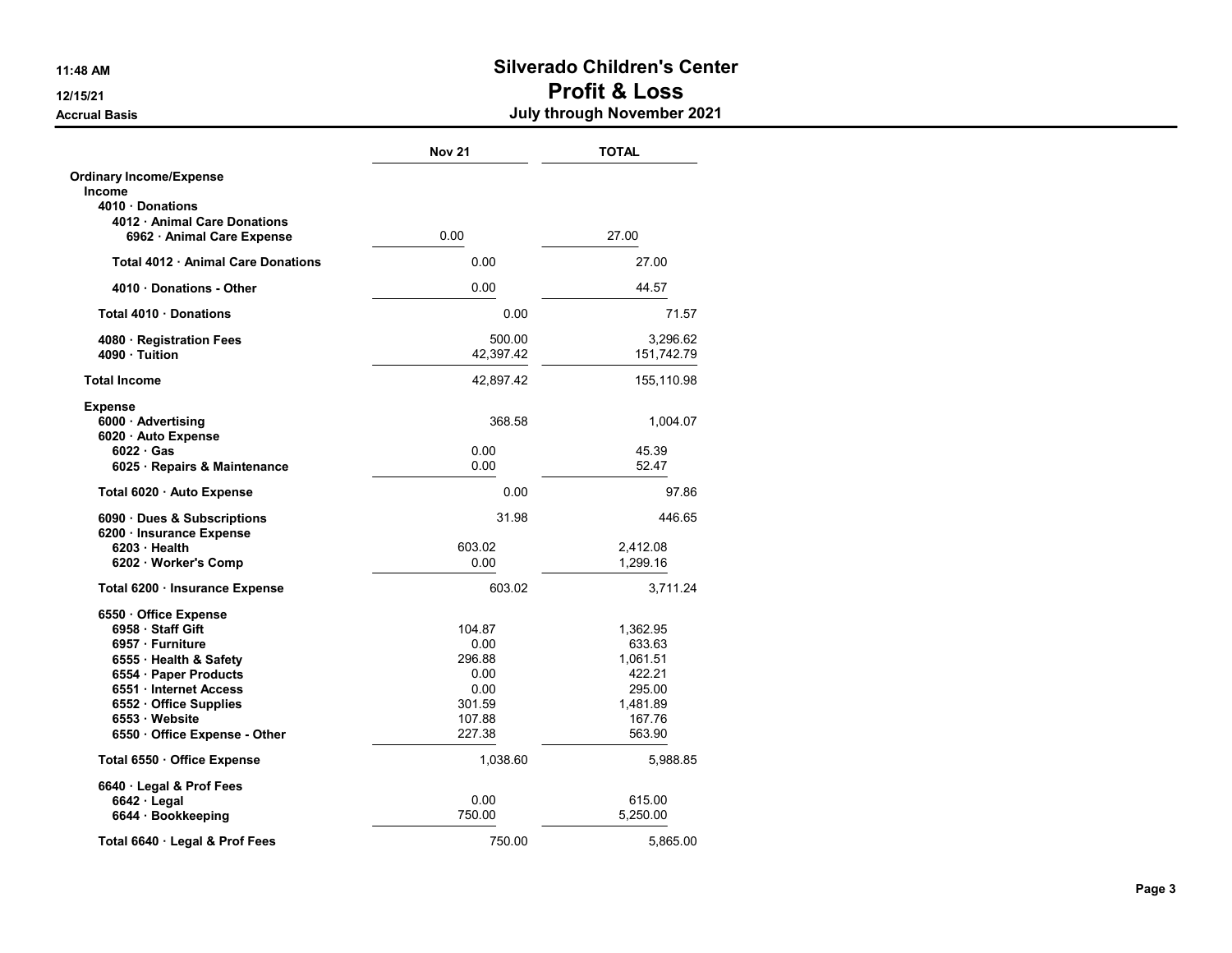### 11:48 AM Silverado Children's Center 12/15/21 Profit & Loss

Accrual Basis July through November 2021

|                                     | <b>Nov 21</b> | <b>TOTAL</b> |
|-------------------------------------|---------------|--------------|
| 6790 Salaries & Wages               |               |              |
| 6793 Director                       | 3,593.08      | 19,261.27    |
| $6792$ Staff                        | 10,371.21     | 45,835.86    |
| Total 6790 · Salaries & Wages       | 13,964.29     | 65,097.13    |
| 6800 · Payroll Expenses             |               |              |
| 6806 · Payroll Processing Fees      | 210.00        | 892.50       |
| 6801 ETT                            | 6.55          | 32.04        |
| 6803 · Medicare                     | 481.16        | 2,263.84     |
| 6804 · Social Security              | 954.08        | 5,601.67     |
| $6805 \cdot SUI$                    | 157.32        | 777.41       |
| 6800 · Payroll Expenses - Other     | 2,461.87      | 11,072.85    |
| Total 6800 · Payroll Expenses       | 4.270.98      | 20,640.31    |
| 6820 · Postage                      | 0.00          | 11.00        |
| 6830 · Printing & Reproduction      | 84.05         | 84.05        |
| 6840 · Professional Development     | 68.86         | 68.86        |
| 6900 · Repairs & Mtce               |               |              |
| 6901 · Building/Grounds             | 1,150.00      | 12,291.02    |
| 6903 · Equipment                    | 0.00          | 2,478.36     |
| 6905 Janitorial                     | 802.78        | 5,227.80     |
| 6900 · Repairs & Mtce - Other       | 128.48        | 1,122.42     |
| Total 6900 · Repairs & Mtce         | 2,081.26      | 21,119.60    |
| 6930 · Substitute Teacher Expense   | 0.00          | 1,918.24     |
| 6940 Utilities                      |               |              |
| 6941 Gas & Electric                 | 191.20        | 1,777.43     |
| 6943 Trash                          | 153.00        | 554.76       |
| Total 6940 · Utilities              | 344.20        | 2,332.19     |
| 6950 · Program Expense              |               |              |
| 6956 · Consumables/Art Supplies     | 0.00          | 153.82       |
| 6951 · Animal Supplies              | 294.33        | 2,729.15     |
| 6952 Curriculum Supp/Non Consumable | 164.28        | 1,116.43     |
| 6955 · Snacks/Food                  | 794.75        | 3,122.97     |
| Total 6950 · Program Expense        | 1,253.36      | 7,122.37     |
| 6970 · Telephone                    | 171.74        | 600.70       |
| <b>Total Expense</b>                | 25,030.92     | 136,108.12   |
| <b>Net Ordinary Income</b>          | 17,866.50     | 19,002.86    |
| Net Income                          | 17,866.50     | 19,002.86    |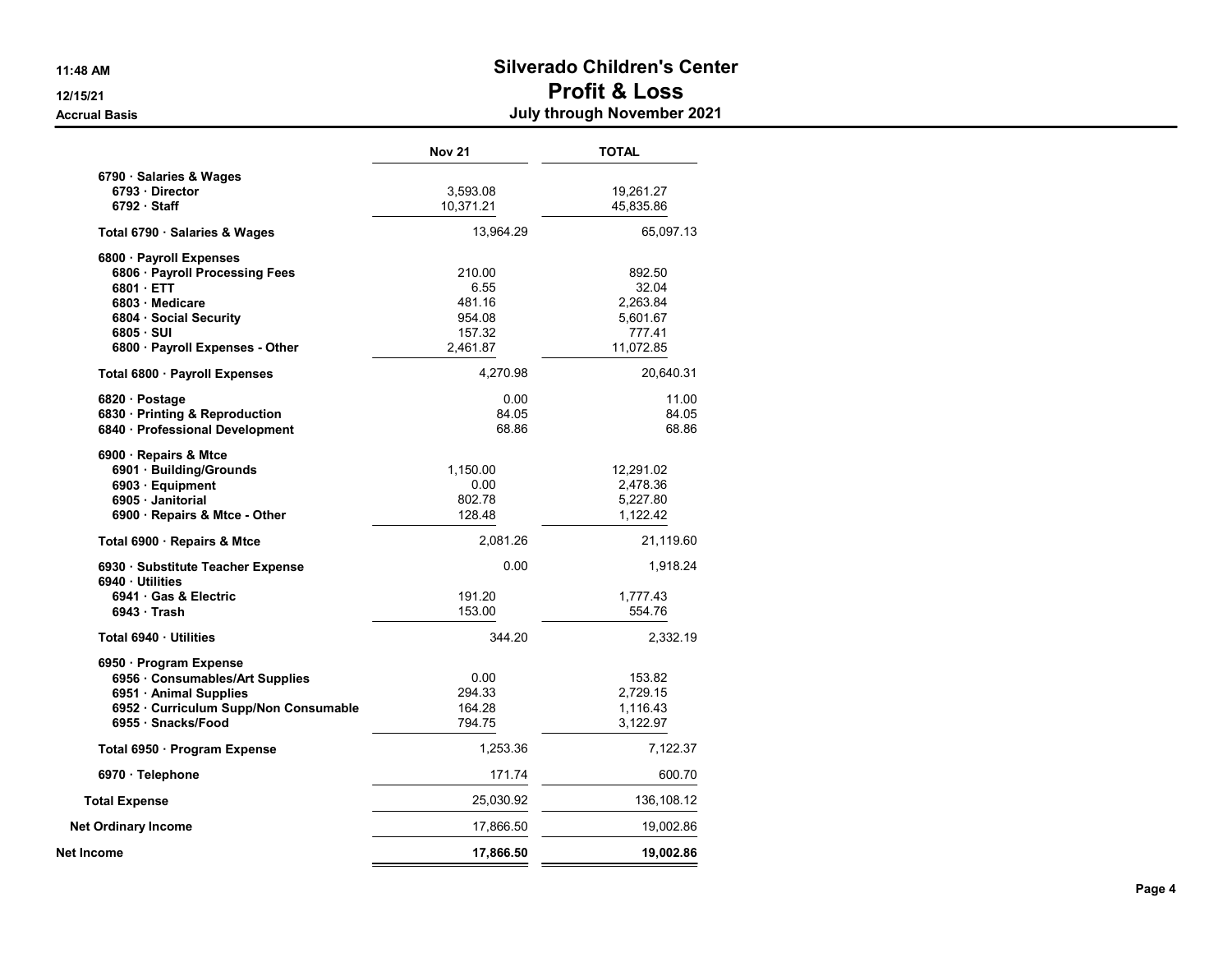# 11:28 AM Silverado Children's Center 12/15/21 Balance Sheet

| As of November 30, 2021 |  |
|-------------------------|--|
|-------------------------|--|

|                                                   | Nov 30, 21      |
|---------------------------------------------------|-----------------|
| <b>ASSETS</b>                                     |                 |
| <b>Current Assets</b>                             |                 |
| <b>Checking/Savings</b><br>1000 · B of A Checking | 15,315.21       |
| 1030 Bus. Savings-BofA                            | 18,052.35       |
| <b>Total Checking/Savings</b>                     | 33,367.56       |
| <b>Total Current Assets</b>                       | 33,367.56       |
| <b>Fixed Assets</b>                               |                 |
| 1500 · Fixed Asset(s)                             |                 |
| 1510 · Buildings & Improvements                   | 302,614.65      |
| 1520 Furniture & Equipment                        | 54,762.51       |
| 1530 · Accum Depr                                 | $-340,565.00$   |
| Total 1500 · Fixed Asset(s)                       | 16,812.16       |
| <b>Total Fixed Assets</b>                         | 16,812.16       |
| TOTAL ASSETS                                      | 50,179.72       |
| <b>LIABILITIES &amp; EQUITY</b>                   |                 |
| Liabilities                                       |                 |
| <b>Current Liabilities</b>                        |                 |
| <b>Accounts Payable</b>                           |                 |
| 2000 Accounts Payable                             | 6,694.45        |
| <b>Total Accounts Payable</b>                     | 6,694.45        |
| <b>Other Current Liabilities</b>                  |                 |
| 2100 · Payroll Liabilities                        |                 |
| 2102 · CA Withholding                             | -130.58         |
| 2103 CA SDI                                       | -895.70<br>0.09 |
| 2105 ETT<br>2106 · Federal Withholding            | -469.89         |
| 2108 Health Ins (Emp)                             | 65.25           |
| 2109 · Medicare - Company                         | -180.23         |
| 2110 Medicare - Employee                          | 0.01            |
| 2111 · Social Security - Company                  | $-24.03$        |
| $2113 \cdot \text{SUI}$                           | 153.21          |
| 2100 · Payroll Liabilities - Other                | $-65.25$        |
| Total 2100 · Payroll Liabilities                  | $-1,547.12$     |
| 2200 · Note(s) Payable<br>2201 SMRPD              |                 |
| SMRPD (2nd Loan)                                  | 66,447.95       |
| 2201 SMRPD - Other                                | 28,950.00       |
| Total 2201 · SMRPD                                | 95,397.95       |
| 2202 Old Payable to SMPRD                         | 36,848.21       |
| Total 2200 · Note(s) Payable                      | 132,246.16      |
| <b>Total Other Current Liabilities</b>            | 130,699.04      |
| <b>Total Current Liabilities</b>                  | 137,393.49      |
| <b>Total Liabilities</b>                          | 137,393.49      |
| Equity                                            |                 |
| 3900 · Retained Earnings                          | -106,216.63     |
| <b>Net Income</b>                                 | 19,002.86       |
| <b>Total Equity</b>                               | $-87,213.77$    |
| <b>TOTAL LIABILITIES &amp; EQUITY</b>             | 50,179.72       |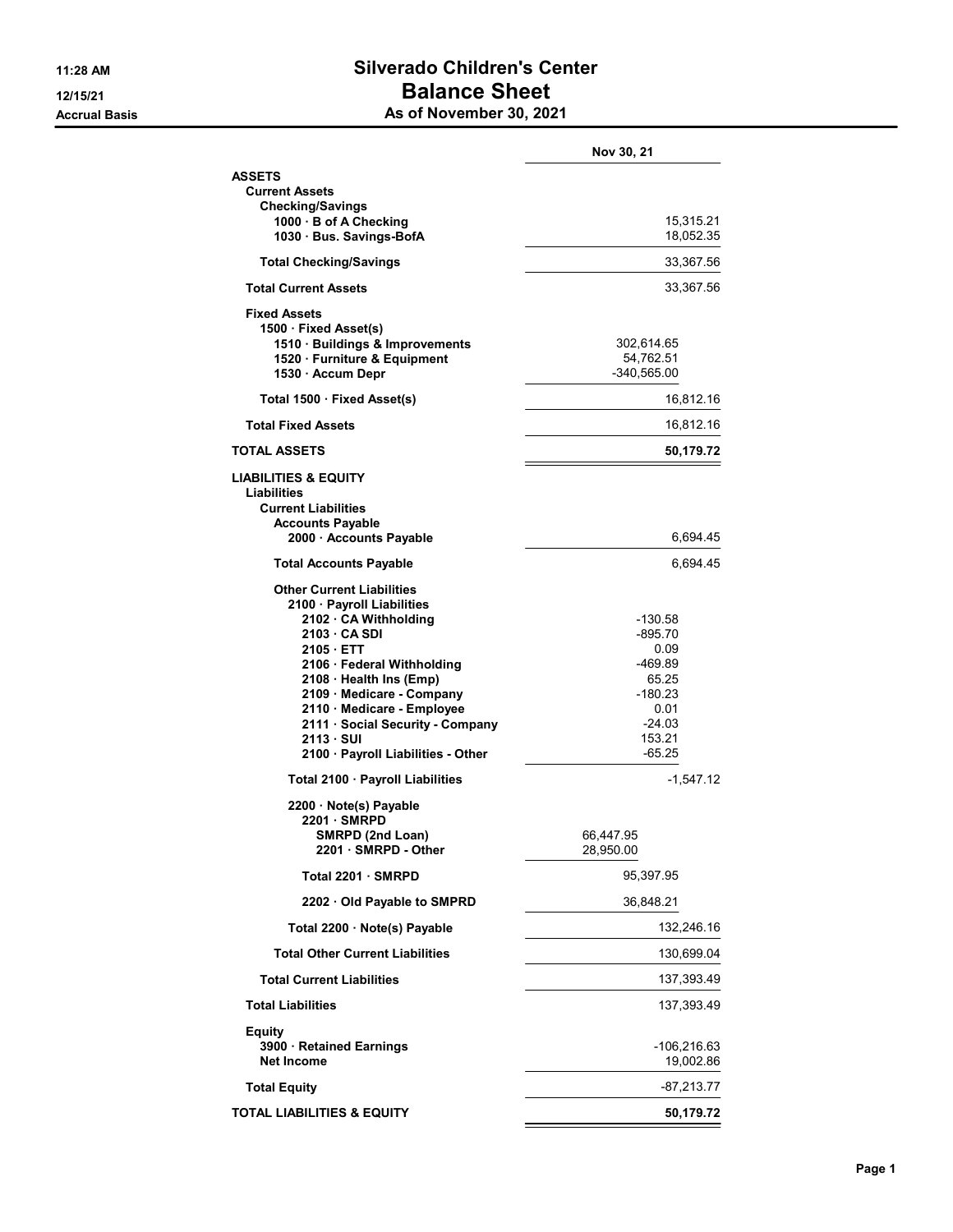#### 11:26 AM Silverado Children's Center 12/15/21 and the contraction Contraction List by Vendor November 2021

| <b>Type</b>                                                                 | <b>Date</b> | Num    | Memo          | <b>Account</b>            | Clr      | <b>Split</b>            | <b>Debit</b> | Credit   |
|-----------------------------------------------------------------------------|-------------|--------|---------------|---------------------------|----------|-------------------------|--------------|----------|
| Albertson's                                                                 |             |        |               |                           |          |                         |              |          |
| Check                                                                       | 11/09/2021  |        | Gift Cards in | $1000 \cdot B$ of A Check | X        | $6000 \cdot$ Advertis   |              | 368.58   |
| Check                                                                       | 11/22/2021  |        |               | $1000 \cdot B$ of A Check | X        | $6955 \cdot$ Snacks/    |              | 54.81    |
| Check                                                                       | 11/29/2021  |        |               | $1000 \cdot B$ of A Check | X.       | $6955 \cdot$ Snacks/    |              | 195.11   |
| Amazon.com                                                                  |             |        |               |                           |          |                         |              |          |
| Check                                                                       | 11/08/2021  |        |               | $1000 \cdot B$ of A Check | х        | $6952 \cdot$ Curricul   |              | 16.14    |
| Check                                                                       | 11/08/2021  |        |               | 1000 · B of A Check       | X        | -SPLIT-                 |              | 44.42    |
| Check                                                                       | 11/08/2021  |        |               | $1000 \cdot B$ of A Check | X        | -SPLIT-                 |              | 114.98   |
| Check                                                                       | 11/08/2021  |        |               | $1000 \cdot B$ of A Check | X        | $6552 \cdot$ Office S   |              | 51.48    |
| Check                                                                       | 11/08/2021  |        |               | $1000 \cdot B$ of A Check | X        | -SPLIT-                 |              | 46.80    |
| Check                                                                       | 11/09/2021  |        |               | $1000 \cdot B$ of A Check | X.       | $6552 \cdot$ Office S   |              | 26.60    |
| Check                                                                       | 11/12/2021  |        | Masks         | 1000 · B of A Check       | X.       | $6555 \cdot$ Health     |              | 12.92    |
| Check                                                                       | 11/12/2021  |        | Masks         | $1000 \cdot B$ of A Check | X        | $6555 \cdot$ Health     |              | 113.31   |
| Check                                                                       | 11/12/2021  |        | Ink           | $1000 \cdot B$ of A Check | X.       | $6552 \cdot$ Office S   |              | 75.31    |
| Check                                                                       | 11/12/2021  |        |               | $1000 \cdot B$ of A Check | X.       | $6555 \cdot$ Health     |              | 66.43    |
| Check                                                                       | 11/18/2021  |        | Digital       | $1000 \cdot B$ of A Check | X        | $6090 \cdot$ Dues &     |              | 14.99    |
| Check                                                                       | 11/19/2021  |        |               | $1000 \cdot B$ of A Check | X        | -SPLIT-                 |              | 157.68   |
| Check                                                                       | 11/22/2021  |        |               | $1000 \cdot B$ of A Check | X.       | 6905 · Janitorial       |              | 25.93    |
| Check                                                                       | 11/24/2021  |        |               | 1000 · B of A Check       | X.       | -SPLIT-                 |              | 57.34    |
| Check                                                                       | 11/29/2021  |        |               | $1000 \cdot B$ of A Check | X        | 6090 · Dues &           |              | 14.00    |
| Apple.com                                                                   |             |        |               |                           |          |                         |              |          |
| Check                                                                       | 11/24/2021  |        | Cloud         | $1000 \cdot B$ of A Check | Χ        | $6090 \cdot$ Dues &     |              | 2.99     |
| AT&T                                                                        |             |        |               |                           |          |                         |              |          |
| Check                                                                       | 11/04/2021  |        |               | $1000 \cdot B$ of A Check | х        | $6970 \cdot$ Telepho    |              | 74.03    |
| Check                                                                       | 11/17/2021  |        | #130242553    | $1000 \cdot B$ of A Check | X        | 6970 · Telepho          |              | 32.10    |
| Check                                                                       | 11/30/2021  |        | 310003103     | $1000 \cdot B$ of A Check | $\times$ | 6970 · Telepho          |              | 30.31    |
| <b>Bank of America</b>                                                      |             |        |               |                           |          |                         |              |          |
| Check                                                                       | 11/30/2021  |        | Monthly Trans | $1000 \cdot B$ of A Check | X        | $1030 \cdot$ Bus. Sa    |              | 1,000.00 |
| <b>California Choice Benefit Admin</b>                                      |             |        |               |                           |          |                         |              |          |
| Check                                                                       | 11/23/2021  |        | December Co   | $1000 \cdot B$ of A Check | X        | $6203 \cdot$ Health     |              | 603.02   |
| <b>Canyon Feed &amp; Tack</b>                                               |             |        |               |                           |          |                         |              |          |
| Check                                                                       | 11/02/2021  |        | Account #737  | $1000 \cdot B$ of A Check | X        | $6951 \cdot$ Animal     |              | 68.50    |
| Check                                                                       | 11/09/2021  |        | Account #737  | $1000 \cdot B$ of A Check | X.       | $6951 \cdot$ Animal     |              | 67.95    |
| Check                                                                       | 11/16/2021  |        | Account #737  | $1000 \cdot B$ of A Check | X        | $6951 \cdot$ Animal     |              | 67.95    |
| Check                                                                       | 11/23/2021  |        | Account #737  | $1000 \cdot B$ of A Check | $\times$ | $6951 \cdot$ Animal     |              | 67.95    |
| <b>GODADDY.COM</b>                                                          |             |        |               |                           |          |                         |              |          |
| Check                                                                       | 11/01/2021  |        |               | $1000 \cdot B$ of A Check | X        | $6553 \cdot$ Website    |              | 107.88   |
|                                                                             |             |        |               |                           |          |                         |              |          |
| <b>Huntington Bookstore</b><br>Check                                        | 11/12/2021  |        | <b>Books</b>  | $1000 \cdot B$ of A Check | $\times$ | $6952 \cdot$ Curricul   |              | 54.71    |
|                                                                             |             |        |               |                           |          |                         |              |          |
| <b>Integrity Restoration &amp; Reconstruction</b><br><b>Bill Pmt -Check</b> |             |        |               |                           |          |                         |              |          |
|                                                                             | 11/01/2021  | 8362   | Mold Remedi   | $1000 \cdot B$ of A Check |          | $2000 \cdot$ Account    |              | 3,302.60 |
| <b>Laurie Briggs</b>                                                        |             |        |               |                           |          |                         |              |          |
| Bill                                                                        | 11/10/2021  | Oct 20 | Mileage to Co | 2000 · Accounts Pa        |          | $6550 \cdot$ Office E   |              | 20.88    |
| <b>Bill Pmt -Check</b>                                                      | 11/10/2021  | 8379   | Mileage to Co | $1000 \cdot B$ of A Check |          | 2000 · Account          |              | 20.88    |
| <b>Lux Cleaning Services</b>                                                |             |        |               |                           |          |                         |              |          |
| Bill                                                                        | 11/02/2021  | Octob  | 10/2021 Octo  | 2000 · Accounts Pa        |          | $6905 \cdot$ Janitorial |              | 760.00   |
| <b>Bill Pmt -Check</b>                                                      | 11/02/2021  | 8363   | 10/2021 Octo  | $1000 \cdot B$ of A Check | X        | $2000 \cdot$ Account    |              | 760.00   |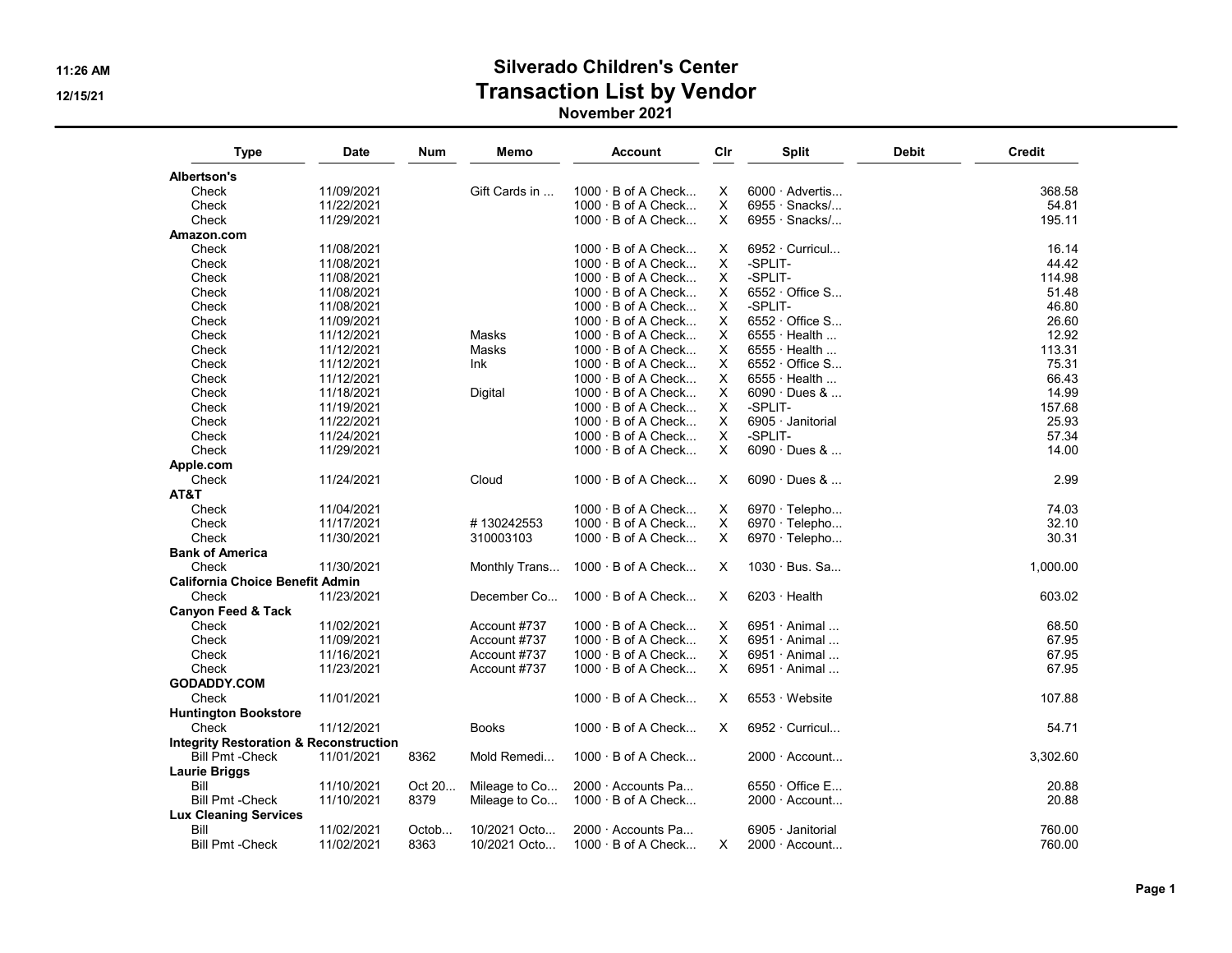### 11:26 AM Silverado Children's Center 12/15/21 and the contraction Contraction List by Vendor

#### November 2021

| <b>Type</b>                          | <b>Date</b> | Num    | Memo            | Account                   | Clr      | <b>Split</b>               | <b>Debit</b> | Credit |
|--------------------------------------|-------------|--------|-----------------|---------------------------|----------|----------------------------|--------------|--------|
| <b>One Counted Finch Bookkeeping</b> |             |        |                 |                           |          |                            |              |        |
| Bill                                 | 11/17/2021  | 2021   |                 | $2000 \cdot$ Accounts Pa  |          | $6644 \cdot \text{Bookke}$ |              | 750.00 |
| <b>Bill Pmt -Check</b>               | 11/17/2021  | 8380   |                 | $1000 \cdot B$ of A Check |          | $2000 \cdot$ Account       |              | 750.00 |
| <b>Orkin Pest Control</b>            |             |        |                 |                           |          |                            |              |        |
| Check                                | 11/19/2021  |        | Pest Control    | $1000 \cdot B$ of A Check | X        | 6900 · Repairs             |              | 98.00  |
| <b>Pacific Ranch Market</b>          |             |        |                 |                           |          |                            |              |        |
| Check                                | 11/15/2021  |        | Birthday        | $1000 \cdot B$ of A Check | X        | 6958 · Staff Gift          |              | 40.92  |
| <b>Piazza Premier</b>                |             |        |                 |                           |          |                            |              |        |
| <b>Bill Pmt -Check</b>               | 11/05/2021  | 8364   | Clara A Medr    | $1000 \cdot B$ of A Check | X        | 2000 · Account             |              | 382.61 |
| <b>Procare Software</b>              |             |        |                 |                           |          |                            |              |        |
| Check                                | 11/02/2021  |        | Software        | $1000 \cdot B$ of A Check | X        | $6550 \cdot$ Office E      |              | 49.00  |
| Check                                | 11/15/2021  |        | Software        | $1000 \cdot B$ of A Check | $\times$ | $6550 \cdot$ Office E      |              | 79.00  |
| <b>Sarkis Cakmak</b>                 |             |        |                 |                           |          |                            |              |        |
| Bill                                 | 11/22/2021  | 402709 | Flooring Instal | 2000 · Accounts Pa        |          | -SPLIT-                    |              | 850.00 |
| <b>Bill Pmt -Check</b>               | 11/22/2021  | 8381   | Flooring Instal | $1000 \cdot B$ of A Check |          | $2000 \cdot$ Account       |              | 850.00 |
| SCE                                  |             |        |                 |                           |          |                            |              |        |
| Check                                | 11/22/2021  |        |                 | $1000 \cdot B$ of A Check | X        | $6941 \cdot$ Gas &         |              | 191.20 |
| <b>Silverado Canyon Market</b>       |             |        |                 |                           |          |                            |              |        |
| Check                                | 11/19/2021  |        |                 | $1000 \cdot B$ of A Check | X        | 6900 $\cdot$ Repairs       |              | 5.50   |
| <b>Smart &amp; Final</b>             |             |        |                 |                           |          |                            |              |        |
| Check                                | 11/18/2021  |        |                 | $1000 \cdot B$ of A Check | $\times$ | $6955 \cdot$ Snacks/       |              | 148.73 |
| Soriano, Juan                        |             |        |                 |                           |          |                            |              |        |
| Bill                                 | 11/05/2021  | 11/5/2 | October Servi   | $2000 \cdot$ Accounts Pa  |          | $6901 \cdot$ Building      |              | 300.00 |
| <b>Bill Pmt -Check</b>               | 11/17/2021  | 8365   | October Servi   | $1000 \cdot B$ of A Check |          | $2000 \cdot$ Account       |              | 300.00 |
| Sparklett's                          |             |        |                 |                           |          |                            |              |        |
| Check                                | 11/12/2021  |        | Water-Coffee    | $1000 \cdot B$ of A Check | X        | $6955 \cdot$ Snacks/       |              | 76.83  |
| <b>Staples Credit Plan</b>           |             |        |                 |                           |          |                            |              |        |
| Check                                | 11/02/2021  |        | Incident/Ouch   | $1000 \cdot B$ of A Check | X        | 6830 $\cdot$ Printing      |              | 84.05  |
| <b>Target</b>                        |             |        |                 |                           |          |                            |              |        |
| Check                                | 11/30/2021  |        |                 | $1000 \cdot B$ of A Check | $\times$ | -SPLIT-                    |              | 75.13  |
| <b>Teachers Pay</b>                  |             |        |                 |                           |          |                            |              |        |
| Check                                | 11/04/2021  |        |                 | $1000 \cdot B$ of A Check | X        | $6550 \cdot$ Office E      |              | 9.50   |
| <b>The Computer Guys</b>             |             |        |                 |                           |          |                            |              |        |
| Check                                | 11/02/2021  |        | Computer Re     | $1000 \cdot B$ of A Check | X        | $6550 \cdot$ Office E      |              | 69.00  |
| <b>The Lakeside Collection</b>       |             |        |                 |                           |          |                            |              |        |
| Check                                | 11/12/2021  |        | Paypal          | $1000 \cdot B$ of A Check | X        | 6952 · Curricul            |              | 16.84  |
| <b>Trader Joe's</b>                  |             |        |                 |                           |          |                            |              |        |
| Check                                | 11/01/2021  |        |                 | $1000 \cdot B$ of A Check | Χ        | $6955 \cdot$ Snacks/       |              | 117.50 |
| Check                                | 11/08/2021  |        |                 | $1000 \cdot B$ of A Check | X        | $6955 \cdot$ Snacks/       |              | 94.65  |
| Check                                | 11/18/2021  |        |                 | $1000 \cdot B$ of A Check | X        | $6955 \cdot$ Snacks/       |              | 93.35  |
| <b>Verizon Wireless</b>              |             |        |                 |                           |          |                            |              |        |
| Check                                | 11/02/2021  |        |                 | $1000 \cdot B$ of A Check | X        | $6970 \cdot$ Telepho       |              | 35.30  |
| <b>Waste Management</b>              |             |        |                 |                           |          |                            |              |        |
| Check                                | 11/19/2021  |        | 8-55395-1500    | $1000 \cdot B$ of A Check | X        | $6943 \cdot$ Trash         |              | 153.00 |
| <b>Woodward's Ace Hardware</b>       |             |        |                 |                           |          |                            |              |        |
|                                      |             |        |                 |                           |          |                            |              | 43.05  |
| Check                                | 11/04/2021  |        |                 | $1000 \cdot B$ of A Check | X        | -SPLIT-                    |              |        |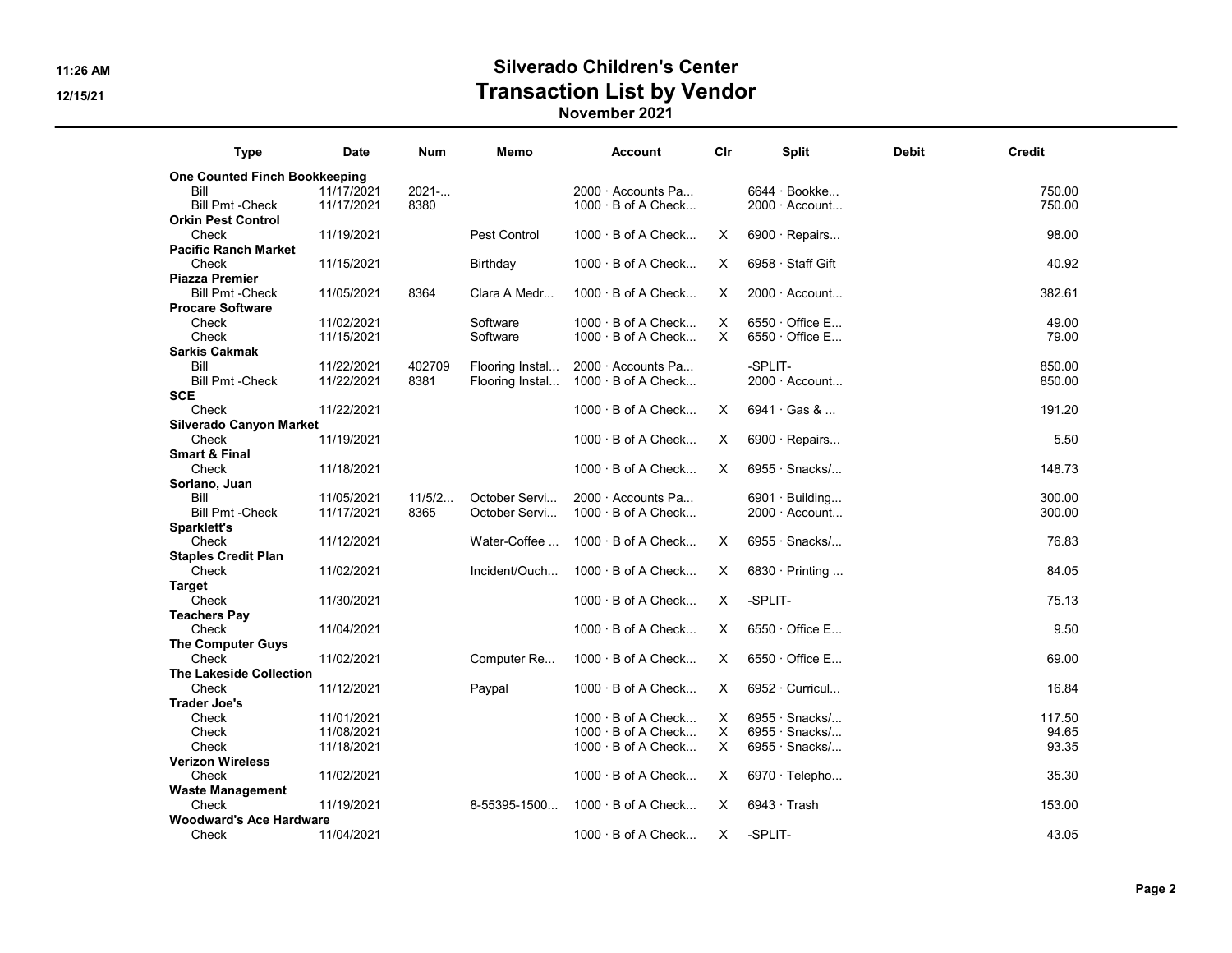#### 11:26 AM Silverado Children's Center 12/15/21 and the contraction Contraction List by Vendor November 2021

| Type                | <b>Date</b> | Num | Memo           | Account                                   | Cir | <b>Split</b> | <b>Debit</b> | <b>Credit</b> |
|---------------------|-------------|-----|----------------|-------------------------------------------|-----|--------------|--------------|---------------|
| <b>Worksite Pay</b> |             |     |                |                                           |     |              |              |               |
| Check               | 11/12/2021  |     |                | Payroll # 202 $1000 \cdot B$ of A Check X |     | -SPLIT-      |              | 2.628.87      |
| Check               | 11/12/2021  |     |                | Payroll # 202 $1000 \cdot B$ of A Check X |     | -SPLIT-      |              | 8.041.16      |
| Check               | 11/30/2021  |     |                | Payroll # 202 $1000 \cdot B$ of A Check X |     | -SPLIT-      |              | 5.687.56      |
| Check               | 11/30/2021  |     | Invoice # 4311 | $1000 \cdot B$ of A Check X -SPLIT-       |     |              |              | 1.642.11      |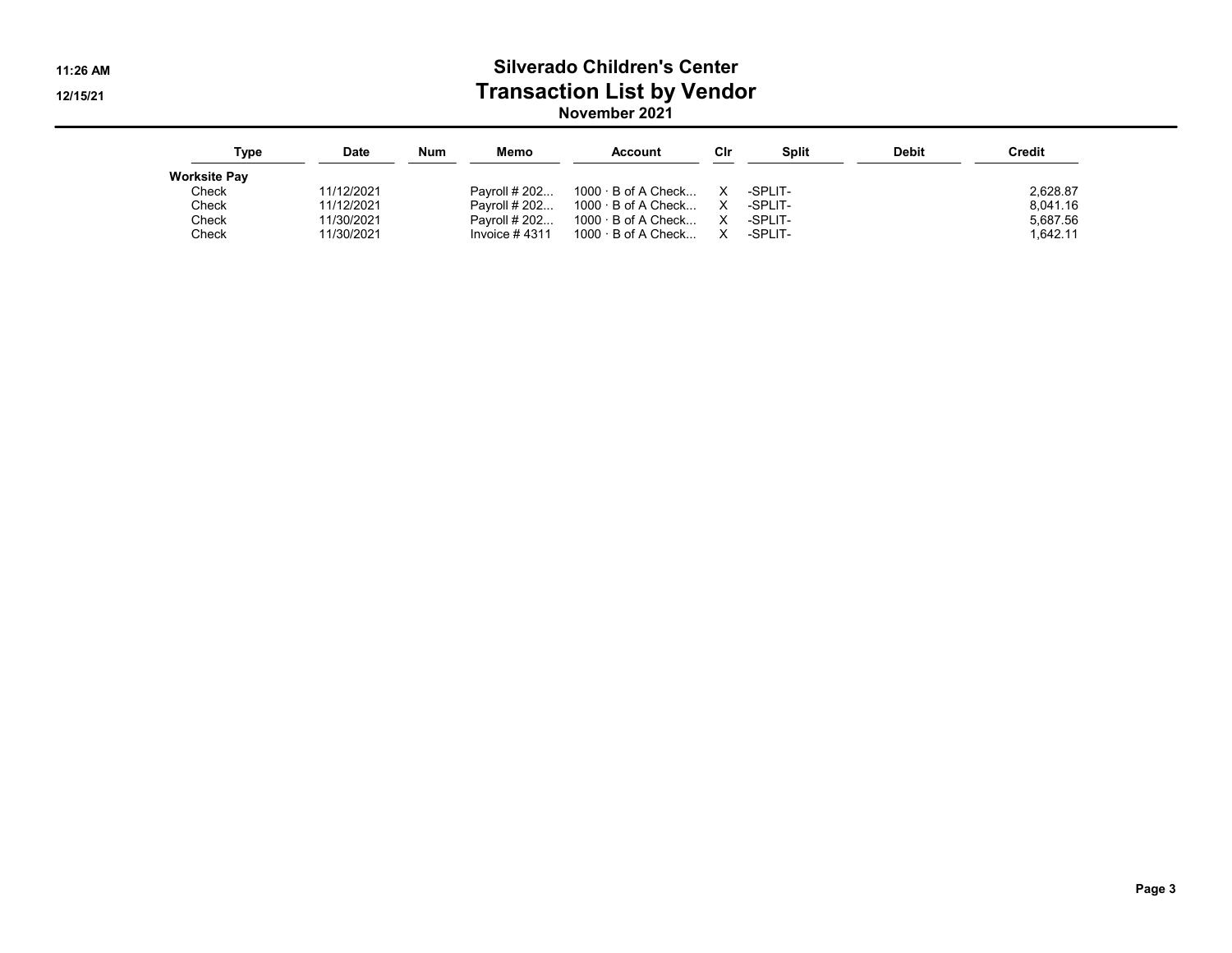#### 12:08 PM Silverado Children's Center 12/15/21 Deposit Detail November 2021

| Type           | Num<br><b>Date</b> | <b>Name</b>                              | <b>Account</b>                               | <b>Amount</b>            |
|----------------|--------------------|------------------------------------------|----------------------------------------------|--------------------------|
| <b>Deposit</b> | 11/04/2021         |                                          | $1000 \cdot B$ of A Chec                     | 9,524.41                 |
|                |                    | Kari Beiter                              | $4090 \cdot$ Tuition                         | $-810.00$                |
|                |                    | Potter, Kaily                            | $4090 \cdot$ Tuition                         | $-665.00$                |
|                |                    | Kaatz, Christine                         | 4090 · Tuition                               | $-895.00$                |
|                |                    | Hunstman, Alicia                         | $4090 \cdot$ Tuition                         | -1,095.00                |
|                |                    | Daum, Alyssa                             | $4090 \cdot$ Tuition<br>$4090 \cdot$ Tuition | $-1,760.53$<br>$-695.00$ |
|                |                    | McGee Abouelnasr,<br>Sleeis Gubareva, Ka | $4090 \cdot$ Tuition                         | $-550.00$                |
|                |                    | Kwan, Hollie                             | 4080 · Registration                          | $-100.00$                |
|                |                    | Clark, Jack                              | 4080 · Registration                          | $-100.00$                |
|                |                    | Campos (Martinez),                       | 4080 · Registration                          | $-100.00$                |
|                |                    | Wilson, Kat                              | $4090 \cdot$ Tuition                         | $-450.00$                |
|                |                    | Clark, Jack                              | $4090 \cdot$ Tuition                         | $-550.00$                |
|                |                    | Valiente (Park), Jon                     | $4090 \cdot$ Tuition                         | $-665.00$                |
|                |                    | Roberts, Faith<br>Snow, Brittany         | $4090 \cdot$ Tuition<br>$4090 \cdot$ Tuition | $-620.00$<br>-468.88     |
| <b>TOTAL</b>   |                    |                                          |                                              | $-9,524.41$              |
| <b>Deposit</b> | 11/04/2021         |                                          | 1000 · B of A Chec                           | 13,612.50                |
|                |                    | Smith, Christie                          | $4090 \cdot$ Tuition                         | $-450.00$                |
|                |                    | Blanc, Richard                           | $4090 \cdot$ Tuition                         | $-675.00$                |
|                |                    | Link, Jamie                              | $4090 \cdot$ Tuition                         | $-695.00$                |
|                |                    | Gutierrez, Johanna                       | $4090 \cdot$ Tuition                         | $-810.00$                |
|                |                    | Kati Jeffries                            | $4090 \cdot$ Tuition                         | $-347.50$                |
|                |                    | MacBeth, Angela                          | $4090 \cdot$ Tuition                         | $-412.50$                |
|                |                    | Rebecca Berkowitz                        | $4090 \cdot$ Tuition                         | $-425.00$                |
|                |                    | Hassey, Celeste                          | $4090 \cdot$ Tuition                         | $-450.00$                |
|                |                    | Nishimura, Akane                         | $4090 \cdot$ Tuition<br>$4090 \cdot$ Tuition | $-450.00$                |
|                |                    | Hill, Rachael<br>Mehrmand, Sara          | $4090 \cdot$ Tuition                         | $-450.00$<br>$-695.00$   |
|                |                    | Dudley, Lauren                           | $4090 \cdot$ Tuition                         | $-695.00$                |
|                |                    | Quezada, Jenna                           | $4090 \cdot$ Tuition                         | $-735.00$                |
|                |                    | Procter, Jessica                         | 4090 · Tuition                               | $-1,385.00$              |
|                |                    | Bennett, James                           | $4090 \cdot$ Tuition                         | $-847.50$                |
|                |                    | Morgan, Jason                            | $4090 \cdot$ Tuition                         | $-925.00$                |
|                |                    | Hudson, Noah                             | $4090 \cdot$ Tuition                         | -975.00                  |
|                |                    | Lee, Jeannie<br>Park, Annie              | $4090 \cdot$ Tuition<br>$4090 \cdot$ Tuition | -1,095.00<br>-1,095.00   |
| <b>TOTAL</b>   |                    |                                          |                                              | $-13,612.50$             |
| <b>Deposit</b> | 11/05/2021         |                                          | 1000 · B of A Chec                           | 1,345.00                 |
|                |                    | Spradlin, Amanda                         | $4090 \cdot$ Tuition                         | $-650.00$                |
|                |                    | Chang, Judith                            | 4090 · Tuition                               | $-695.00$                |
| <b>TOTAL</b>   |                    |                                          |                                              | $-1,345.00$              |
| <b>Deposit</b> | 11/05/2021         |                                          | $1000 \cdot B$ of A Chec                     | 2,655.62                 |
|                |                    | Clay, Mary                               | $4090 \cdot$ Tuition                         | -438.75                  |
|                |                    | Gardner, Jennifer                        | $4090 \cdot$ Tuition                         | $-581.87$                |
|                |                    | Franco, Nadine                           | 4090 · Tuition                               | $-825.00$                |
|                |                    | Ketcham, Kami                            | $4090 \cdot$ Tuition                         | $-810.00$                |
| <b>TOTAL</b>   |                    |                                          |                                              | $-2,655.62$              |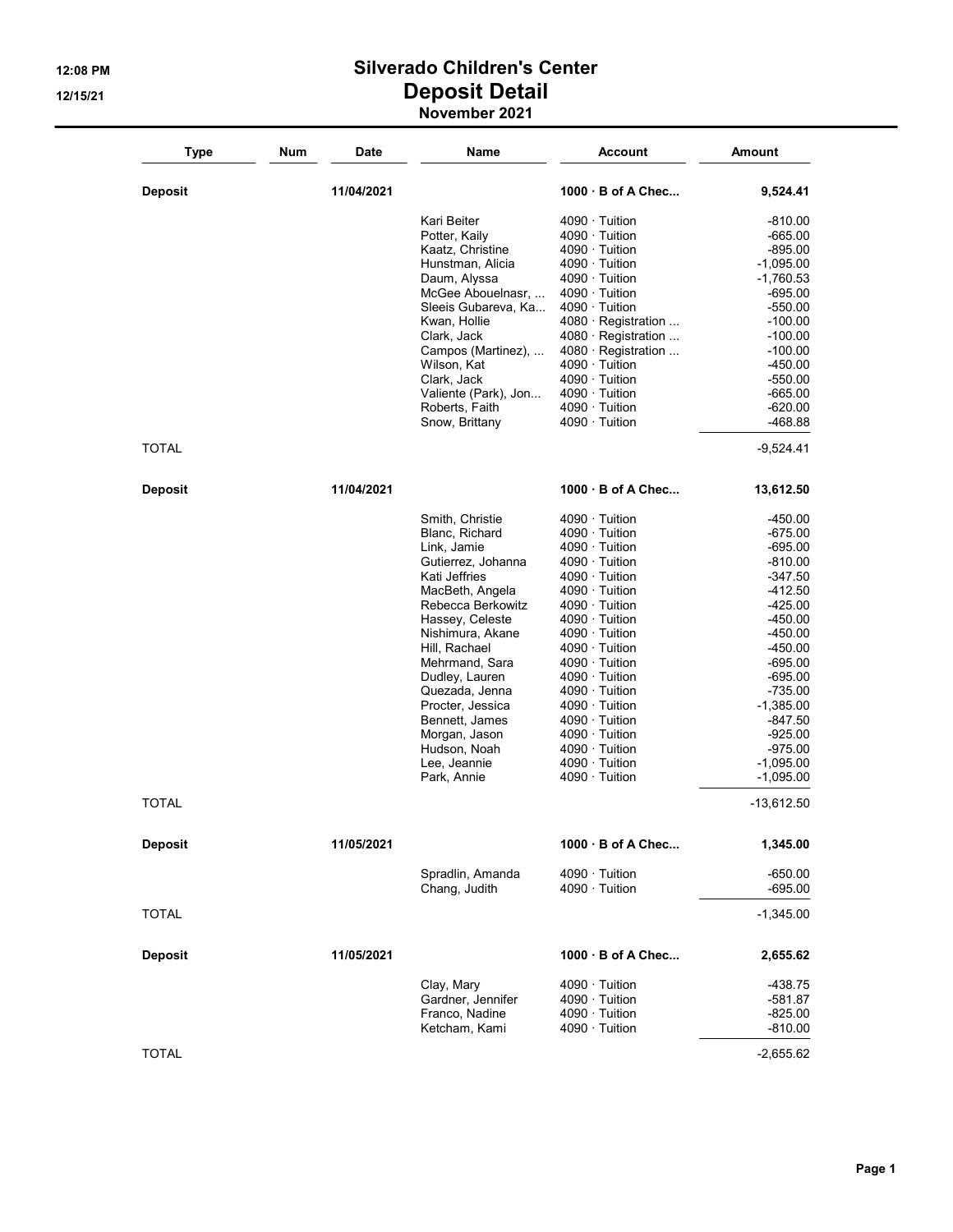# 12:08 PM Silverado Children's Center 12/15/21 Deposit Detail

| November 2021 |  |
|---------------|--|
|---------------|--|

| <b>Type</b>    | Num | Date       | <b>Name</b>                                                                                                              | <b>Account</b>                                                                                                                                                       | <b>Amount</b>                                                                             |
|----------------|-----|------------|--------------------------------------------------------------------------------------------------------------------------|----------------------------------------------------------------------------------------------------------------------------------------------------------------------|-------------------------------------------------------------------------------------------|
| <b>Deposit</b> |     | 11/10/2021 |                                                                                                                          | $1000 \cdot B$ of A Chec                                                                                                                                             | 1,771.25                                                                                  |
|                |     |            |                                                                                                                          | $4090 \cdot$ Tuition                                                                                                                                                 | $-1,771.25$                                                                               |
| <b>TOTAL</b>   |     |            |                                                                                                                          |                                                                                                                                                                      | $-1,771.25$                                                                               |
| <b>Deposit</b> |     | 11/29/2021 |                                                                                                                          | $1000 \cdot B$ of A Chec                                                                                                                                             | 888.00                                                                                    |
|                |     |            | Bollens, Sara<br>Reiss, Jaymee                                                                                           | 4080 · Registration<br>$4090 \cdot$ Tuition                                                                                                                          | $-100.00$<br>$-788.00$                                                                    |
| <b>TOTAL</b>   |     |            |                                                                                                                          |                                                                                                                                                                      | $-888.00$                                                                                 |
| <b>Deposit</b> |     | 11/29/2021 |                                                                                                                          | $1000 \cdot B$ of A Chec                                                                                                                                             | 3,532.50                                                                                  |
|                |     |            | Lee, Jeannie<br>Hatch, Melissa<br>Collins, Rachel<br>Milburn, Eugene<br>Kwan, Hollie<br>Gentile, Robyn<br>Kuhn, Brittney | $4090 \cdot$ Tuition<br>$4090 \cdot$ Tuition<br>$4090 \cdot$ Tuition<br>$4090 \cdot$ Tuition<br>$4090 \cdot$ Tuition<br>$4090 \cdot$ Tuition<br>$4090 \cdot$ Tuition | $-202.50$<br>$-500.00$<br>$-580.00$<br>$-575.00$<br>$-575.00$<br>$-450.00$<br>$-650.00$   |
| <b>TOTAL</b>   |     |            |                                                                                                                          |                                                                                                                                                                      | $-3,532.50$                                                                               |
| <b>Deposit</b> |     | 11/29/2021 |                                                                                                                          | $1000 \cdot B$ of A Chec                                                                                                                                             | 1,843.14                                                                                  |
|                |     |            | Children's Home So<br>Children's Home So<br>Children's Home So                                                           | $4090 \cdot$ Tuition<br>$4090 \cdot$ Tuition<br>4090 · Tuition                                                                                                       | -714.07<br>$-714.07$<br>$-415.00$                                                         |
| <b>TOTAL</b>   |     |            |                                                                                                                          |                                                                                                                                                                      | $-1,843.14$                                                                               |
| <b>Deposit</b> |     | 11/29/2021 |                                                                                                                          | $1000 \cdot B$ of A Chec                                                                                                                                             | 100.00                                                                                    |
|                |     |            | Morgan, Jillian                                                                                                          | 4080 · Registration                                                                                                                                                  | $-100.00$                                                                                 |
| <b>TOTAL</b>   |     |            |                                                                                                                          |                                                                                                                                                                      | $-100.00$                                                                                 |
| <b>Deposit</b> |     | 11/29/2021 | Proctor, Jessica                                                                                                         | $1000 \cdot B$ of A Chec                                                                                                                                             | 1,385.00                                                                                  |
|                |     |            |                                                                                                                          | 4090 · Tuition                                                                                                                                                       | $-1,385.00$                                                                               |
| <b>TOTAL</b>   |     |            |                                                                                                                          |                                                                                                                                                                      | $-1,385.00$                                                                               |
| <b>Deposit</b> |     | 11/30/2021 |                                                                                                                          | $1000 \cdot B$ of A Chec                                                                                                                                             | 5,082.50                                                                                  |
|                |     |            | Morgan, Jason<br>Ketcham, Kami<br>Saurat, Aurelie<br>Sellers, Anne<br>Lee, Jeannie<br>Hassey, Celeste<br>Blanc, Richard  | $4090 \cdot$ Tuition<br>$4090 \cdot$ Tuition<br>$4090 \cdot$ Tuition<br>$4090 \cdot$ Tuition<br>4090 · Tuition<br>$4090 \cdot$ Tuition<br>4090 · Tuition             | $-925.00$<br>$-735.00$<br>$-425.00$<br>$-575.00$<br>$-1,297.50$<br>$-450.00$<br>$-675.00$ |
| <b>TOTAL</b>   |     |            |                                                                                                                          |                                                                                                                                                                      | $-5,082.50$                                                                               |
| <b>Deposit</b> |     | 11/30/2021 | Jeffries, Kaley                                                                                                          | $1000 \cdot B$ of A Chec                                                                                                                                             | 347.50                                                                                    |
|                |     |            |                                                                                                                          | $4090 \cdot$ Tuition                                                                                                                                                 | $-347.50$                                                                                 |
| <b>TOTAL</b>   |     |            |                                                                                                                          |                                                                                                                                                                      | $-347.50$                                                                                 |